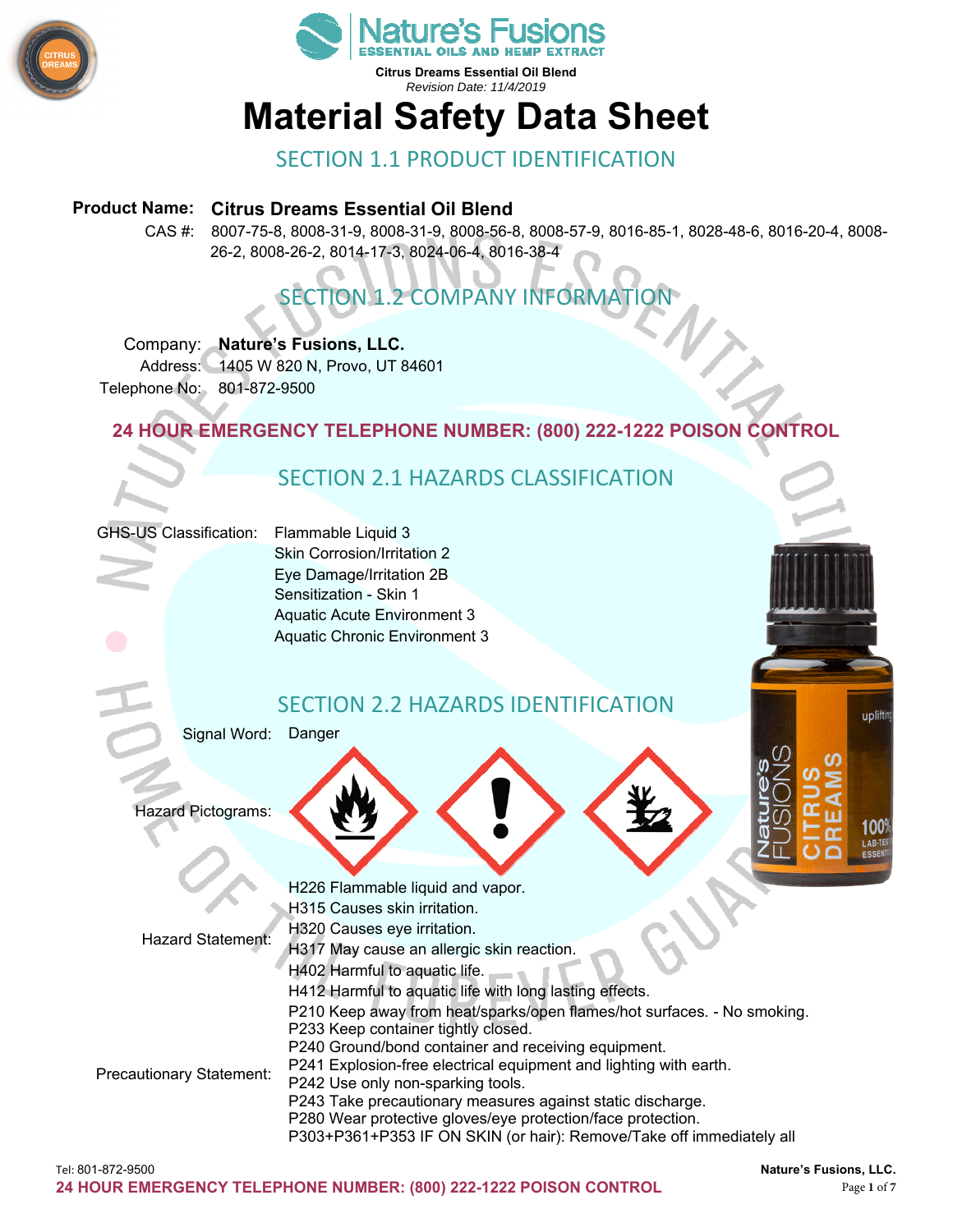



**Citrus Dreams Essential Oil Blend**  *Revision Date: 11/4/2019*  contaminated clothing. Rinse skin with water/shower. P370+P378 In case of fire: Use media other than water to extinguish. P403+P235 Store in a well-ventilated place. Keep cool. P264 Wash face, hands, and any exposed skin thoroughly after handling. P332+P313 If skin irritation occurs: Get medical advice/attention. P305+P351+P338 IF IN EYES: Rinse cautiously with water for several minutes. Remove contact lenses, if present and easy to do. Continue rinsing. P337+P313 If eye irritation persists: Get medical advice/attention. P261 Avoid breathing dust/fume/gas/mist/vapors/spray. P272 Contaminated work clothing should not be allowed out of the workplace. P363 Wash contaminated clothing before reuse. P273 Avoid release to the environment. P501 Dispose of contents/container in accordance with local/regional/national/international regulations.

# **ECTION 2.3 OTHER HAZARDS INDENTIFICATION**

Other Hazards: Toxic to aquatic life.

# SECTION: 3. COMPOSITION / INFORMATION INGREDIEN

| <b>Content</b>                    | CAS#      | EC#       | <b>Concentration</b> |
|-----------------------------------|-----------|-----------|----------------------|
| <b>Bergamot Essential Oil</b>     | 8007-75-8 | 289-612-9 | $5\%$ - 25%          |
| <b>Mandarin Essential Oil</b>     | 8008-31-9 | 284-521-0 | $5\%$ - 25%          |
| <b>Clementine Essential Oil</b>   | 8008-31-9 | 284-521-0 | $5\% - 25\%$         |
| Lemon Essential Oil               | 8008-56-8 | 284-515-8 | 5% - 25%             |
| <b>Orange Essential Oil</b>       | 8008-57-9 | 232-433-8 | $5\% - 25\%$         |
| <b>Tangerine Essential Oil</b>    | 8016-85-1 | 284-521-0 | 5% - 25%             |
| <b>Blood Orange Essential Oil</b> | 8028-48-6 | 232-433-8 | $1\% - 10\%$         |
| <b>Grapefruit Essential Oil</b>   | 8016-20-4 | 289-904-6 | $1\% - 10\%$         |
| Key Lime Essential Oil            | 8008-26-2 | 290-010-3 | 1% - 10%             |
| Lime Essential Oil                | 8008-26-2 | 290-010-3 | $1\% - 10\%$         |
|                                   |           |           |                      |

\*\*Specified chemical identity and/or exact percentage of composition has been withheld as a trade secret. \*\*

# SECTION 4.1 NECESSARY FIRST AID MEASURES

|             | Eye Contact: Wash thoroughly with fresh, clean water for 15 minutes holding the eyelids open. If there is any |
|-------------|---------------------------------------------------------------------------------------------------------------|
|             | redness, pain or visual impairment, consult an ophthalmologist.                                               |
| Inhalation: | If inhaled, remove to fresh air. Get medical attention is symptoms appear.                                    |
| Ingestion:  | Ingestion of large quantities: immediately to hospital. Call a POISON CENTER/doctor. Do not                   |
|             | induce vomiting. Call a physician immediately. Rinse mouth out with water. Immediately call a                 |
|             | POISON CENTER/doctor.                                                                                         |
|             | Skin Contact: In case of contact with skin wash immediately with soap and water.                              |
|             |                                                                                                               |

# SECTION 4.2 SYMPTOMS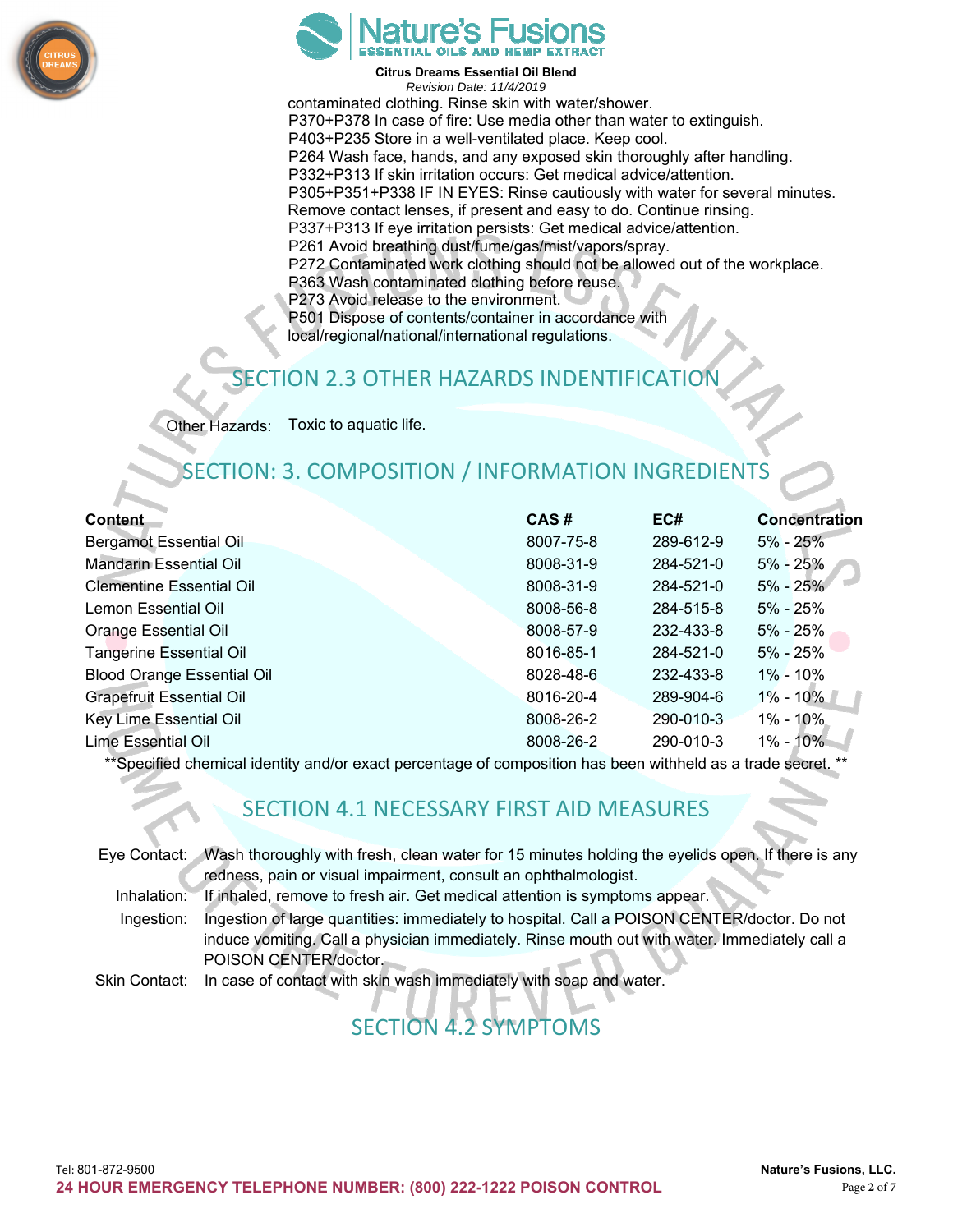



Eye Contact: Causes serious eye damage.

Inhalation: May cause an allergic skin reaction.

Ingestion: Risk of lung oedema. May be fatal if swallowed and enters airways.

Skin Contact: Irritation. May cause an allergic skin reaction. Slight irritation. Causes skin irritation.

# SECTION 4.3 OTHER FIRST AID MEASURES

Medical Attention/Special Treatment: Treat symptomatically.

# 1 EXTINGUISHING

Suitable Extinguishing media: Foam. Dry Powder. CO2. Unsuitable Extinguishing media: Water.

# SECTION 5.2 SPECIAL HAZARDS

Special Hazards Arising from Chemical: Fire hazard: Combustible liquid. Explosion hazard: May form flammable/explosive vapor-air mixture.

# SECTION 5.3 FIRE FIGHTING MEASURES

| Firefighter Instructions: Wear proper protective equipment and avoid inhalation of vapors.     |  |  |  |
|------------------------------------------------------------------------------------------------|--|--|--|
| Exercise caution when fighting any chemical fire.                                              |  |  |  |
| Protection during firefighting: Wear self-contained breathing apparatus and protective suites. |  |  |  |
|                                                                                                |  |  |  |

# SECTION 6.1 ACCIDENTAL RELEASE MEASURES

Personal Precautions: Use personal protective equipment. Protective equipment: Safety glasses. Protective clothing. Gloves. Environmental Precautions: Prevent entry to sewers and public waters. Notify authorities if product enters sewers or public waters.

# SECTION 6.2 ACCIDENTAL RELEASE CLEANING MEASURES

Methods and Material for Cleaning Up: Absorb with liquid-binding Use only in well ventilated area. Avoid contact with skin, eyes, and clothing. NO SMOKING.material (sand, diatomite, acid binders, universal binders, sawdust).

# SECTION 7.1 PRECAUTIONS FOR HANDLING

Precautions for handling: Avoid inhalation and contact with skin and eyes. Adopt best manual considerations when handling, carrying, and dispensing. Keep away from sources of heat and ignition. Provide appropriate exhaust ventilation at places where dust is formed. Wash after any contact, before breaks and meals, and at the end of the work period. No direct lighting, and no smoking. Contaminated clothing and shoes should be cleaned before re-use.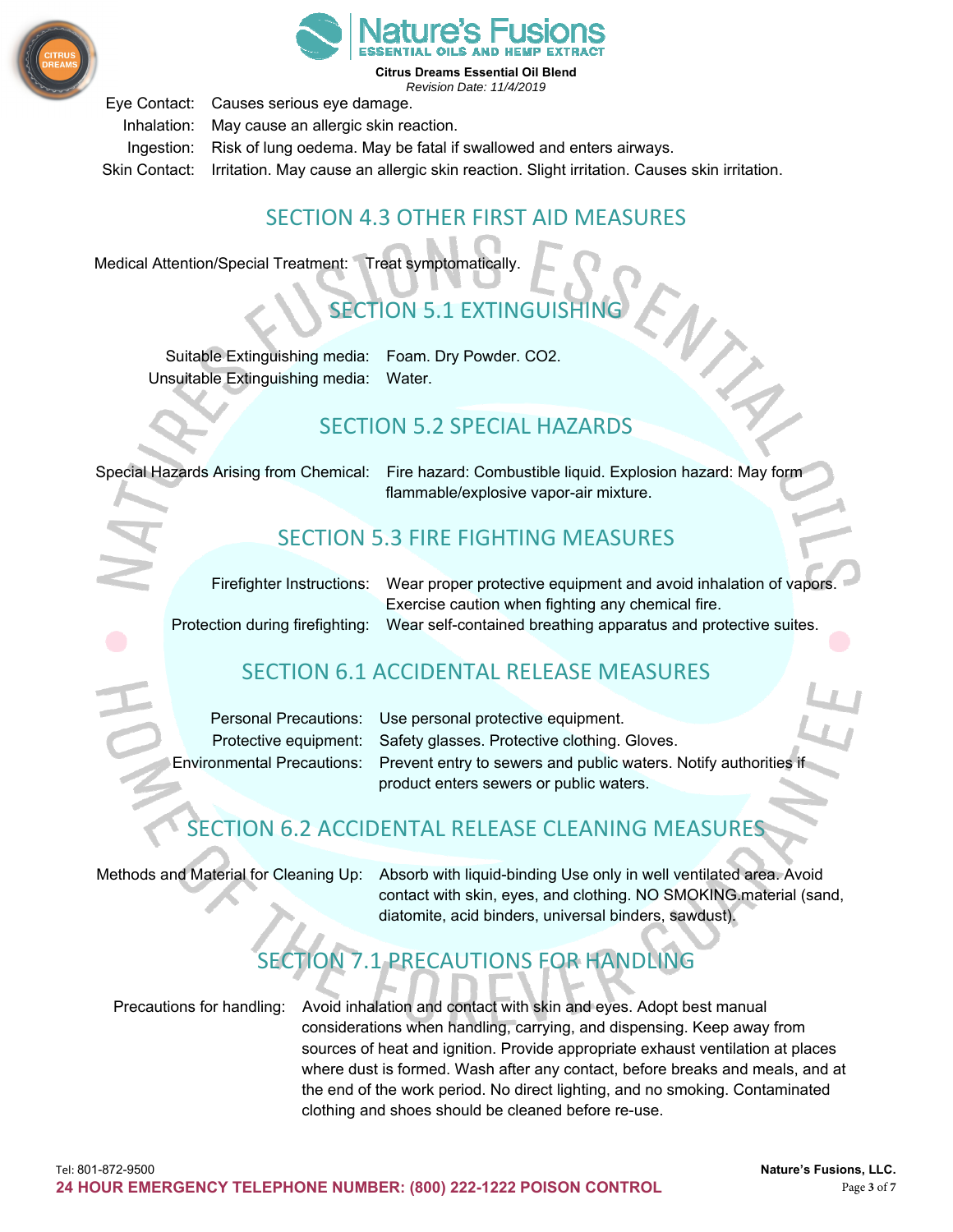



Conditions for safe storage: Store in well filled tight suitable containers; drums should only be considered as a means of transportation. Do not store with flammable or explosive materials and strong oxidizing agents. Keep drums tightly closed. Store dark, dry and under cold temperatures. Protect against warming / overheating. Recommended storage temperature: 8- 2°C.

# SECTION 8.1 EXPOSURE AND ENGINEERING CONTROLS

PEL, ACGIH, TLV exposure limit: No additional information available. Appropriate engineering controls: Showers. Eyewash stations. Ventilation system.

# SECTION 8.2 PERSONAL PROTECTION/EQUIPMEI

Eye/Face Protection: Tight sealing safety goggles. Hand Protection: Wear protective gloves. Skin and Body Protection: If skin contact or contamination is likely, protective clothing should be worn. Use protective gloves. Respiratory Protection: In case of insufficient ventilation, wear suitable respiratory equipment. Environmental Exposure Control: Avoid release to the environment.

# SECTION 8.3 ADDITIONAL INFORMATION

Other: Ensure good ventilation of the work station.

# SECTION 9.1 PHYSICAL PROPERTIES

Appearance: Deep yellow to amber liquid. Odor: Various fresh citrus notes. Odor Threshold: No data available. Physical State: Liquid.

THEFO

# SECTION 9.2 CHEMICAL PROPERTIES

VERGU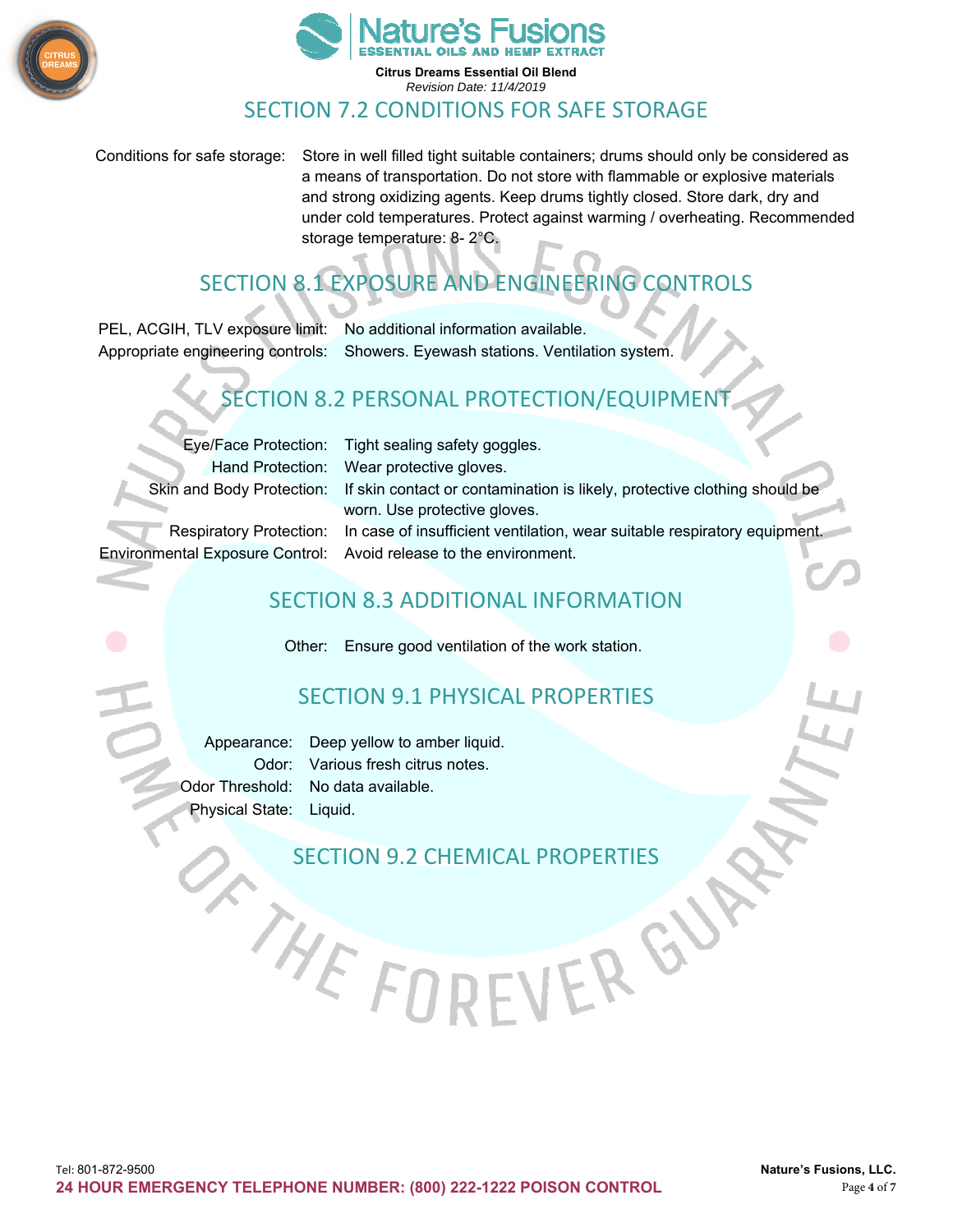



pH: No data available. Melting Point/Freezing Point: No data available. Boiling Point: No data available. Flash Point: 54.96° C Evaporation Rate: No data available. Flammability (solid, gas): No data available. Explosive limits: No data available. Vapor Pressure: No data available. Vapor Density: No data available. Specific Gravity: 0.810 - 0.920 @ 20° C (68° F) Solubility: Soluble in alcohol and oils. Insoluble in water. Partition coefficient: No data available. (n-octanol/water) Autoignition Temp: No data available. Decomposition Temp: No data available. Viscosity: No data available.

# SECTION 10. STABILITY AND REACTIVITY

Reactivity: Flammable liquid and vapor. On combustion, forms: Carbon oxides (CO and

CO2.) Chemical Stability: Flammable liquid and vapor. May form flammable/explosive vapor-air mixture. Hazardous Reactions: Formation of explosive gas mixture with air possible. In case of unpropitious storing conditions (air admission, heat accumulation) self-ignition is possible for moistened solids (e.g. cloth, pulp, filter panels, binder). Incompatible Materials: Strong acids and oxidizing agents.

Hazardous Combustion CO. CO2. or Decomposition Products:

# SECTION 11.1 ROUTES OF EXPOSURE

Inhalation: Inhalation of high concentrations of vapor may result in irritation of eyes, nose and throat, headache, nausea, and dizziness.

Skin Contact: Repeated or prolonged contact with the substance may cause removal of natural oil from the skin resulting in non-allergic contact dermatitis and absorption through the skin. May cause an allergic reaction by skin contact.

Eye Contact: Causes serious eye damage.

Ingestion: May be fatal if swallowed and enters airways.

# SECTION 11.2 RELATED SYMPTOMS

Inhalation: Refer to section 4.2 Skin Contact: Refer to section 4.2 Eye Contact: Refer to section 4.2 Ingestion: Refer to section 4.2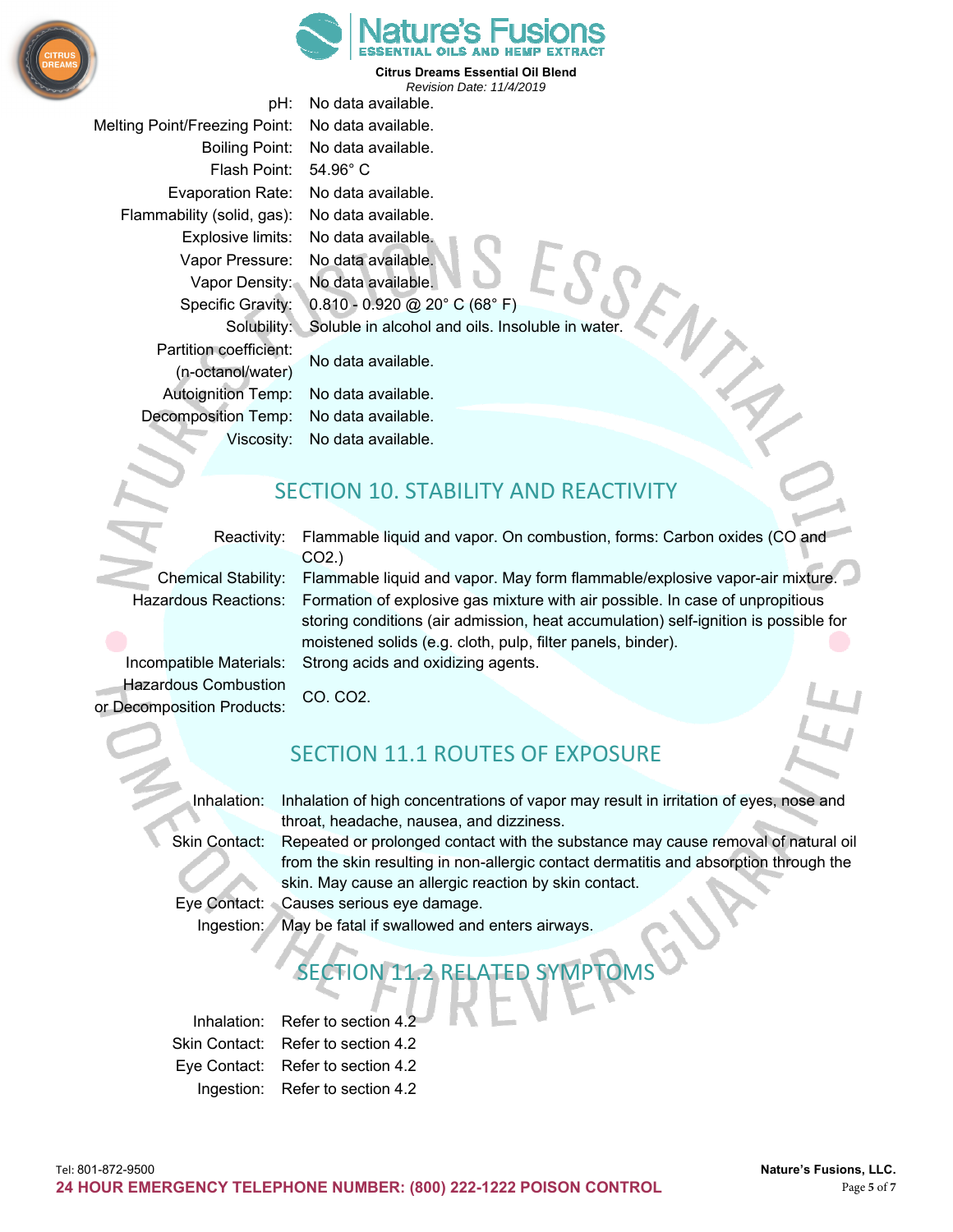



### SECTION 11.3 OTHER TOXICOLOGICAL INFORMATION

Delayed/Chronic Effects: May cause allergic reactions on skin, may result in difficulty breathing. Toxicity: No additional information available. Carcinogenic: Not Carcinogenic.

# SECTION 12.1 ECOLOGICAL INFORMATION

Eco-toxicity: Toxic to aquatic life with long lasting effects. The product must not be allowed

to run into drains or waterways. Persistence and Degradability: May cause long-term adverse effects in the environment. Bio-accumulative: No additional information available.

Mobility in Soil: No additional information available.

# SECTION 12.2 OTHER ECOLOGICAL INFORMATION

Other Adverse Effects: Also poisonous for fish and plankton in water bodies. May cause long-term adverse effects in the aquatic environment. Very toxic for aquatic organisms.

# SECTION 13. DISPOSAL CONSIDERATION

Waste Disposal Method: Must not be disposed of together with household

garbage. Do not allow product to reach sewage system. Contaminated Packaging Disposal Method: Empty contaminated packaging thoroughly. They may be recycled after thorough and proper cleaning. Packaging that may not be cleansed are to be disposed of in the same manner as the product. Moistened solids (e.g. cloth, pulp, filter panels, binder) can be burnt after consulting with the waste disposal facility operator and the pertinent authorities and adhering to the necessary technical regulations.

# SECTION 14. TRANSPORT INFORMATION

DOT Shipping (Land): Regulated IATA Shipping (Air): Regulated IMDG Shipping (Boat): Regulated Proper Shipping Name: Flammable Liquid, N.O.S.  $UN #: 1993$ Hazard Class: 3 Packaging Group:

# SECTION 15. REGULATORY INFORMATION

US Federal Regulations: Ingredients listed on the United States TSCA (Toxic Substances Control Act) inventory International Regulations: Ingredients listed on the Canadian DSL (Domestic Substances List)